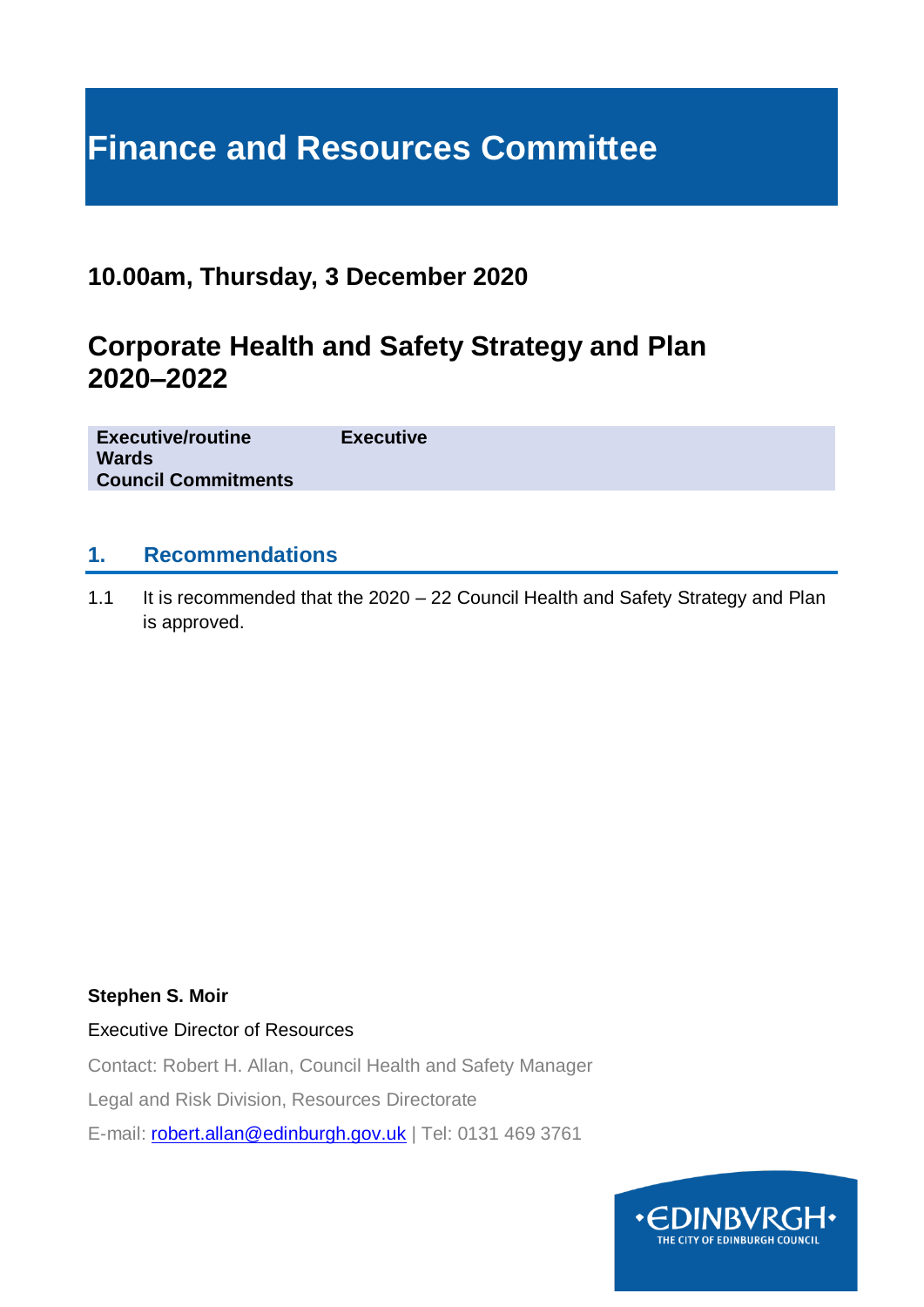**Report**

## **Corporate Health and Safety Strategy and Plan 2020–2022**

#### **2. Executive Summary**

- 2.1 The Council has made positive progress with Health and Safety over the last few years, with a significant reduction in RIDDORs having been achieved.
- 2.2 The unprecedented challenges from COVID 19 to our communities and Council services has led to all Directorates having to adapt and renew – creating new ways to deliver services efficiently in this current, high risk, environment.
- 2.3 The focus of the 2020–22 Health and Safety Strategy and Plan is to re-align the current Corporate Health and Safety (CHS) arrangements to reflect upon, and support addressing these challenges within the Council, whilst maintaining the existing statutory health and safety offering.
- 2.4 This will mean adopting new ways of working and engagement by CHS to provide greater operational support and guidance for Directorates and Divisions, the building of meaningful and constructive relationships with employees and their trade union safety representatives, whilst providing the required governance and assurance measures necessary to ensure delivery and quality of both organisational ambitions and statutory compliance.
- 2.5 In tandem with this is the desire to develop and build upon the previously successful performance in the comparative reduction of adverse events from previous reporting periods, the Council now needs to consolidate as well as examine its performance in the context of the other similar Scottish local authority undertakings – measuring the Council against other like Councils. By such measurement, best practice throughout Scotland can be identified and translated into Council working practices.

#### **3. Background**

3.1 COVID 19 presents particular challenges to our communities and activities, including the Council's ability to deliver services safely and effectively. In order to directly meet these challenges CHS will refocus its activities (within existing budget and capacity) to heighten its presence within Directorates and Divisions and to offer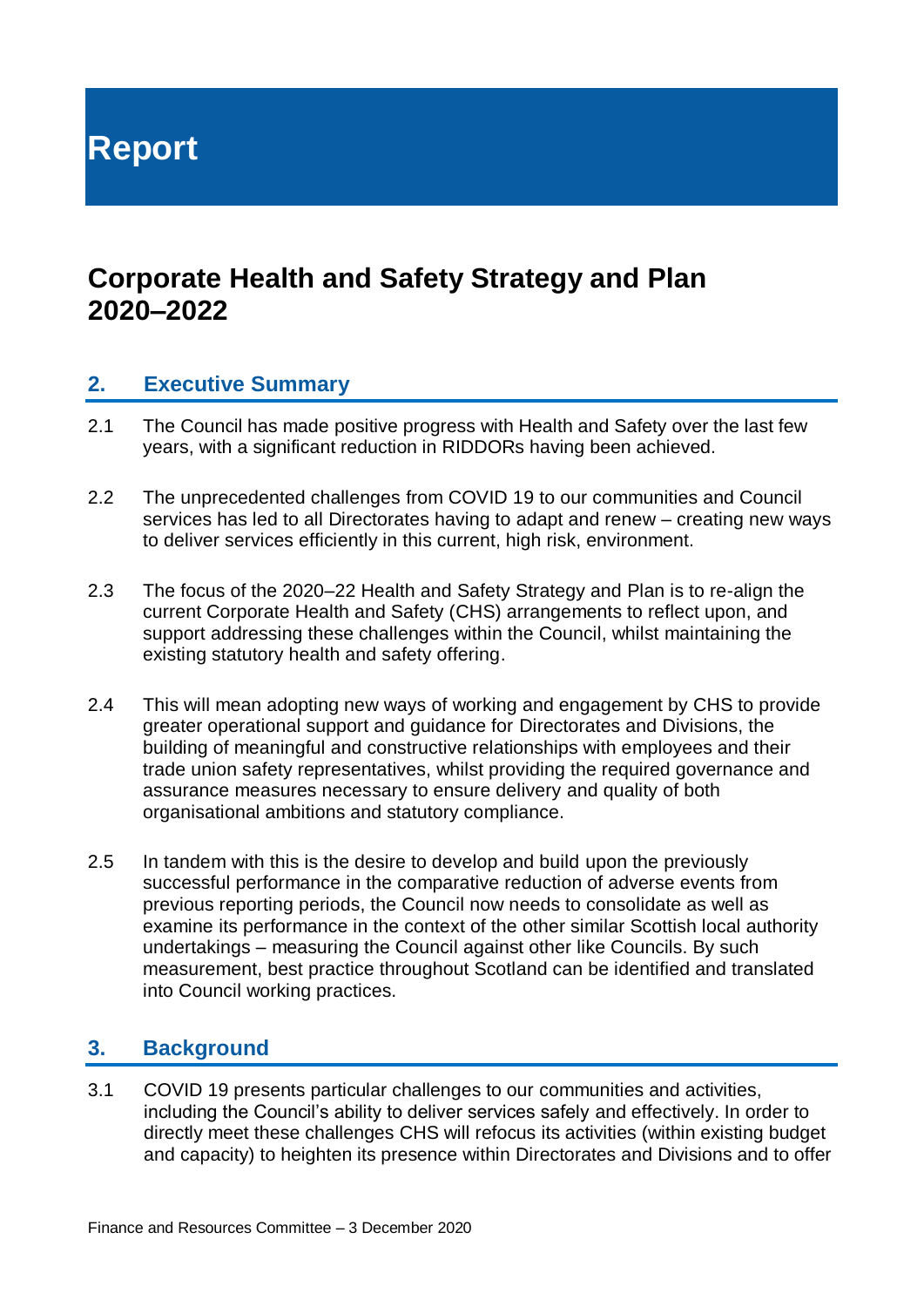greater support and guidance whilst maintaining its statutory health and safety offering.

- 3.2 The Council has made good progress with Health and Safety over the last few years, with a significant reduction in RIDDORs<sup>1</sup> having been achieved.
- 3.3 Building on previous successes in RIDDOR reductions (based upon previous reporting period performances), in order to measure, learn and develop, the Council must compare its performance against other local authorities/Councils in Scotland and learn from best practices. Only through such comparison will the Council measure, in a meaningful way, its overall performance in the Scottish local authority context and be able embrace best Scottish public service health and safety practices.

### **4. Main report**

- 4.1 It is recognised that despite positive performance metrics, there is still more to do. Employee turnover and COVID 19 have both had a significant resource impact on the CHS team and to take matters forward it is proposed that the Council consolidate its health and safety activities and reposition at this stage. These issues have also been recognised by the Executive Director of Resources as part of his Annual Governance Statement and ensuring that the resourcing of the team is progressed as an improvement action for 2020/21.
- 4.2 The Council's 'Adaptation and Renewal' programme challenges directorates and divisions areas to assess their previous working practices and to find, where appropriate, more effective and efficient (innovative) ways to safely provide their services, including recognising and taking into account the real and current threat from COVID-19 in Scotland.
- 4.3 CHS services must accordingly adapt to secure the wellbeing of our employees and ultimately the communities that we serve. Within existing resource allocation, CHS shall employ a greater degree of collegiate engagement with directorates and divisions that will, themselves be renewing and adapting their services - to support, enable and enhance new safe working practices.
- 4.4 The undernoted strategic objectives are therefore proposed for delivery over the period 2020-2022, with an action plan being developed and approved by the Council's Health and Safety Group, chaired by the Chief Executive.

1

 $1$  RIDDOR – Reporting of Injuries, Diseases and Dangerous Occurrences Regulations 2013 - puts duties on employers, the selfemployed and people in control of work premises (the Responsible Person) to report certain serious workplace accidents, occupational diseases and specified dangerous occurrences (near misses).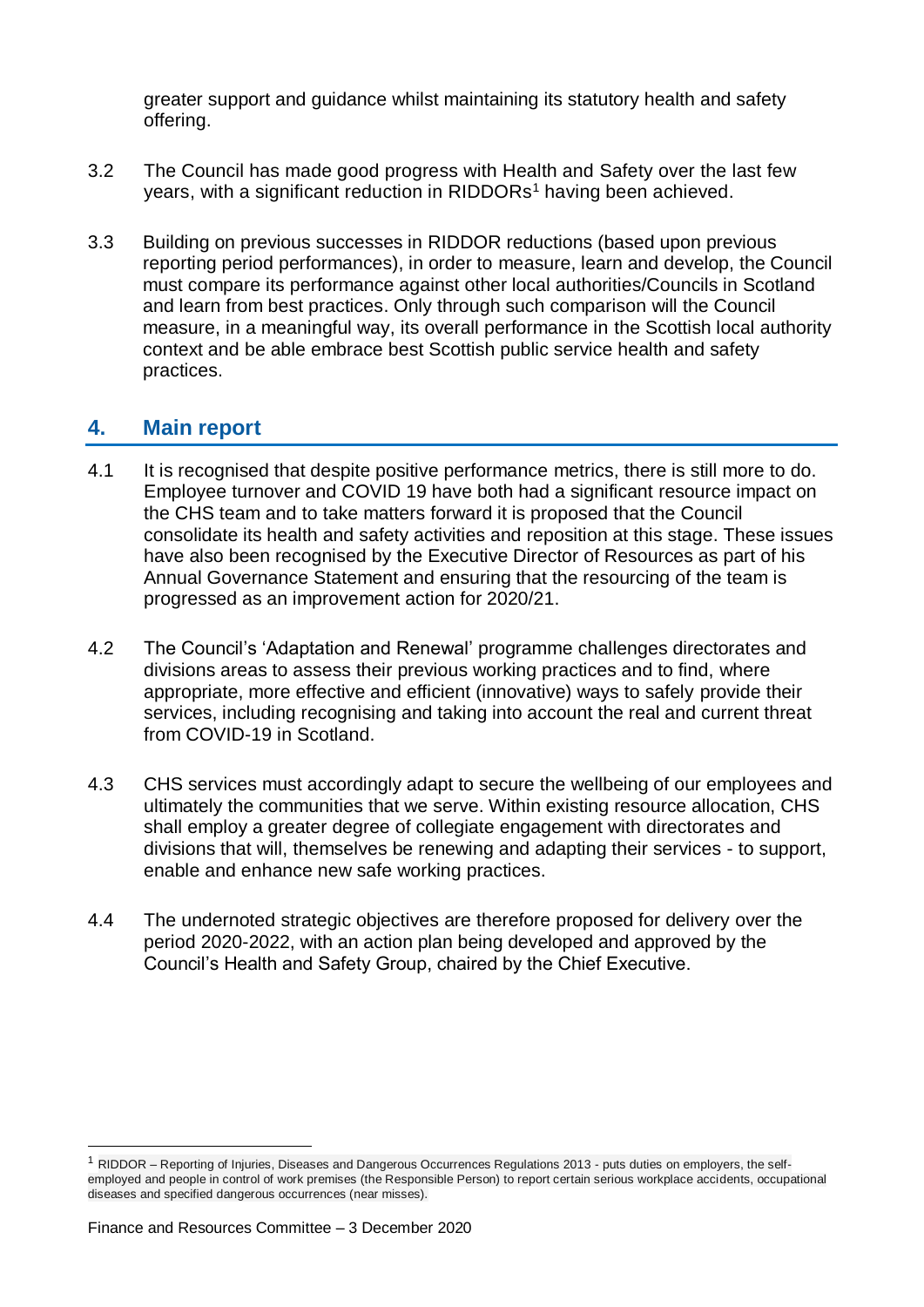#### 1) **Objective 1 Consolidation, Adaption and Renewal**

- delivery of an appropriately resourced CHS team;
- restructure of CHS, adapting to the current COVID 19 environment;
- internal development and succession planning within CHS;
- greater communication and collegiate working between CHS and directorates/divisions and trade union safety representatives;
- working with directorates/service areas to ensure that the Council's policies, procedures and activities remain fit for purpose; and,
- fully operable, supportive, governance and assurance.

#### 2) **Objective 2 Leading, Comparing and Learning**

- Subject to buy-in from other authorities, the formation of a Scottish Councils' Health and Safety Forum (or other like body), led by this Council initially;
- the establishment of consistent reporting data set and definitions (ensuring that each Council reports adverse events and other data sets similarly);
- consulting on consistent approaches to health and safety issues throughout Scotland;
- using Scottish Council's data to compare performance with this Council; and,
- introducing, identified best practices to directorates/service areas.

#### 3) **Objective 3 Embracing New Technologies and Information Systems**

- any areas of health and safety in the workplace could benefit from deploying new technologies. Areas such as communications with employees who work in isolation (lone working), access to onsite best practice information and guidance when needed, immediate reporting of accidents, production of suitable and sufficient risk assessment, etc. could have a profound effect on how the council operates services;
- the current 'Safe Working Practices helpline', employed at the start of the COVID 19 pandemic, gave employees/managers immediate access (24/7) to professional corporate health and safety/environmental health advisors. This proved highly successful and will be examined to assess its value post COVID;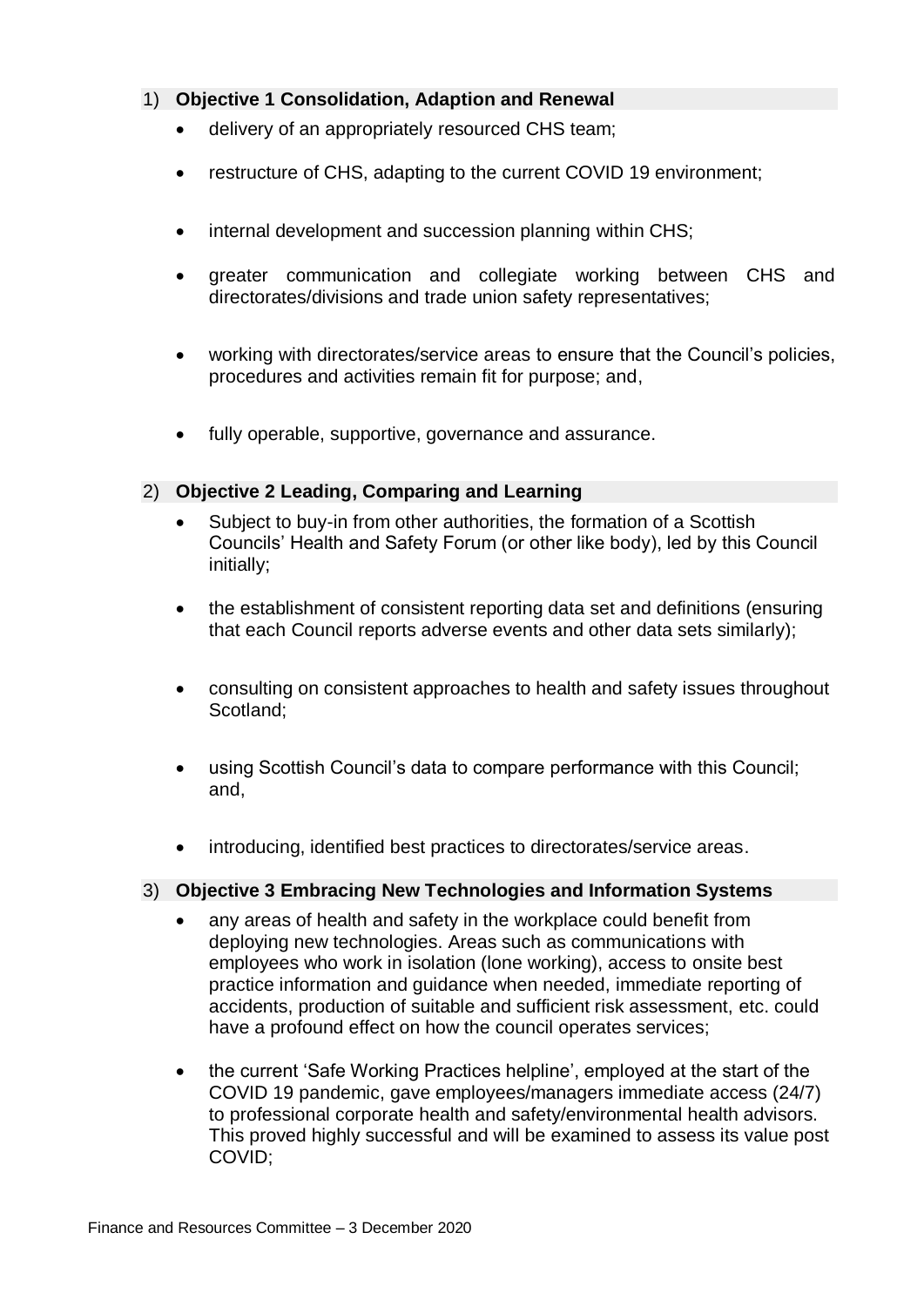- the use of information systems and design technologies to design and deliver new and more innovative training materials; and,
- to identify both the investment required and any potential savings as a result of the potential adoption of new technologies.
- 4.5 The Health and Safety Strategy and Plan will be reviewed at each Council Health and Safety Group meeting, or sooner following any significant change, to ensure that it remains valid and appropriate. Progress will also be reported to the Health and Safety Consultative Forum.

#### **5. Next Steps**

5.1 If adopted, proposals will be designed to consolidate the current strengths of corporate health and safety, whilst recognising the current adapt and renewal agenda. The time line indicated in Appendix 1 'Health and Safety Strategy Plan' will be tracked/followed to completion.

### **6. Financial impact**

6.1 The strategy and plan will be delivered within existing budget. Notwithstanding, areas of development, i.e. the use of new technologies will be measured against potential savings and should be cost negative, if considered for adoption.

#### **7. Stakeholder/Community Impact**

- 7.1 The Corporate Health and Safety Strategy and Plan has been developed in consultation with:
	- Head of Legal and Risk;
	- Senior Audit and Risk Manager; and,
	- The Council's Corporate Health and Safety professionals.
- 7.2 The Strategy and Plan supports the:
	- Council's commitment to protecting the health, safety and welfare of employees and third parties, including members of the public, contractors and service users;
	- renewal and adaption of Corporate Health and Safety to address the needs of the organisation in the COVID 19 environment; and,
	- governance and assurance statements within the Council.

#### **8. Background reading/external references**

8.1 RIDDOR 2013, The Reporting of Injuries, Diseases, and Dangerous Occurrences [2013 last accessed 26.10.2013.](https://www.hse.gov.uk/riddor/)

Finance and Resources Committee – 3 December 2020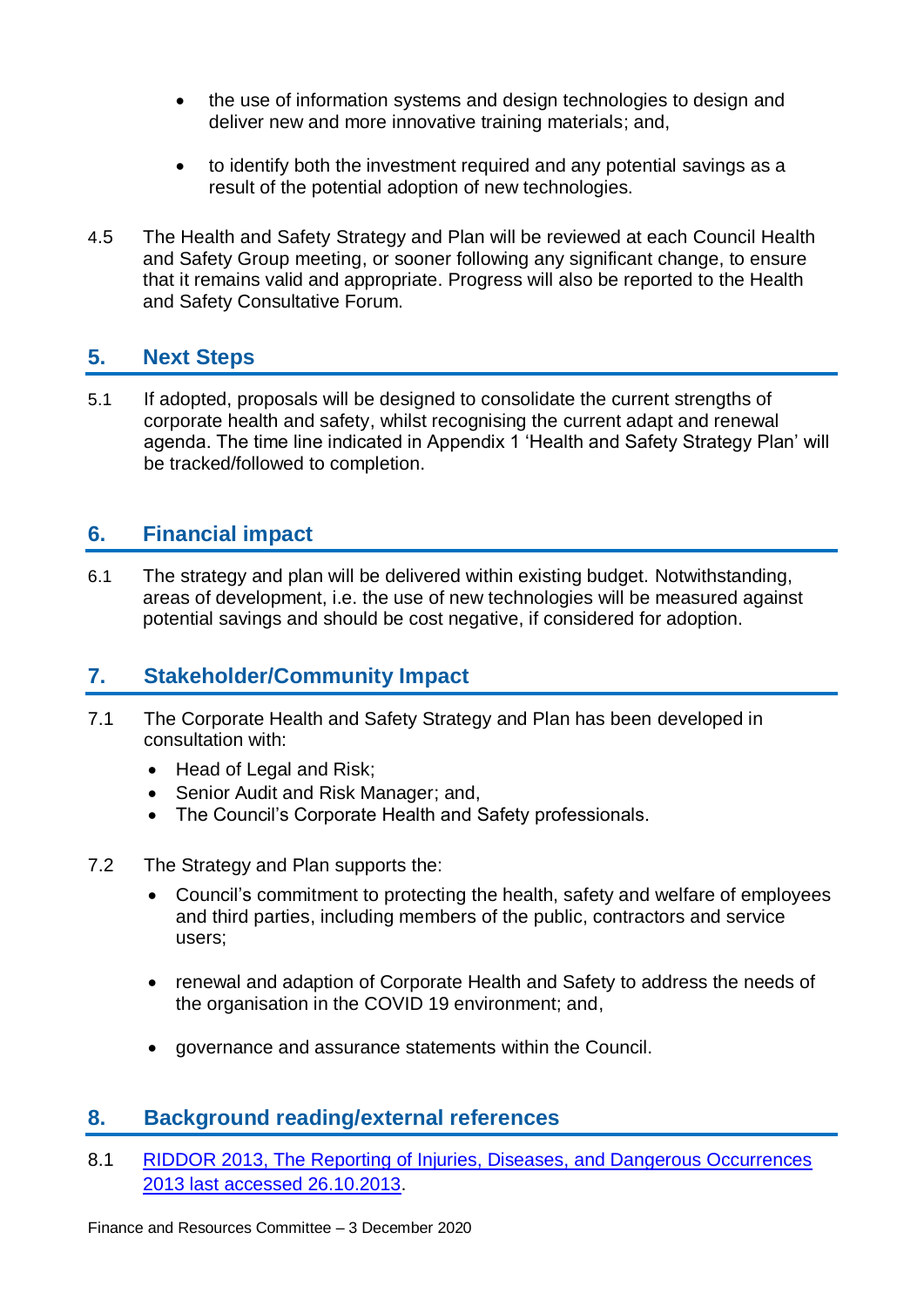# **9. Appendices**

9.1 Appendix 1: Health and Safety Plan/Timeline.